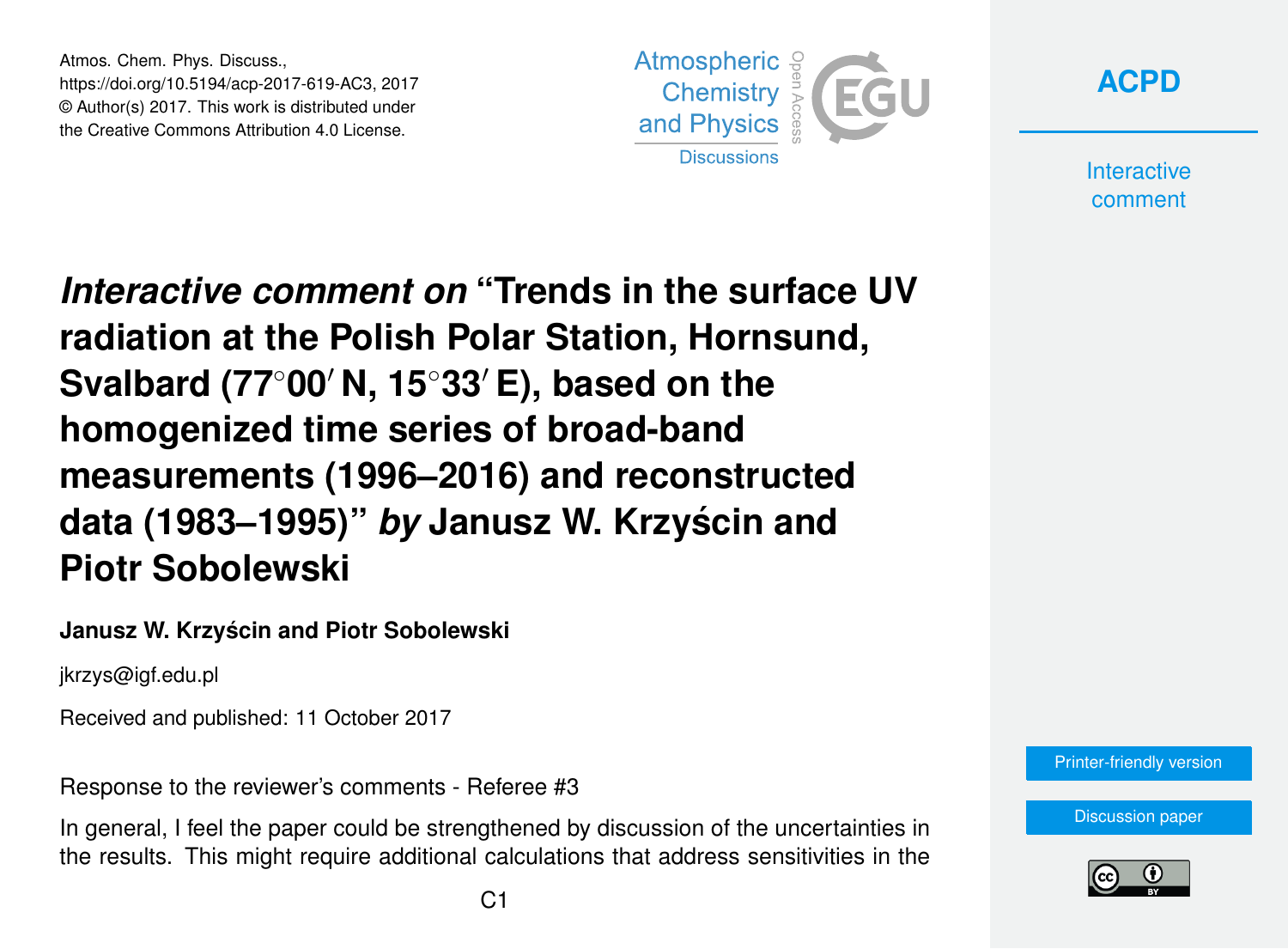derived results to assumptions in the corrections. The basic difference between the previous and revised manuscript is using a special Monte-Carlo procedure of generation hypothetical time series of daily erythemal doses accounting for various uncertainties for different data categories: reconstructed data, measured by the SL prototype, and measured by KZ instrument (see new section 5). The trend values are derived averaging sample of linear slopes derived by a standard least-squares fit applied to each Monte-Carlo time series.

Uncertainty bars would be very beneficial for the trend analysis discussion. The discussion of the approach to homogenize the observed data for 20 years from the highlatitude station is of benefit. The uncertainty bar appear in the revised manuscript (see new Fig. 6, p.20). Moreover, the model-observation differences are shown in new Tab.1. (p.13)

General comments on instrument correction/calibration:

I do not find in the discussion of the Annual Correction Factor, for the 5 year time period from 1996 to 2001, why the ACF value is so large and reaches a factor of 2.5 over five years. Is that a typical degree of instrument degradation for the Robertson-Berger UV meter? I also miss how sensitive the ACF value is to assumed AOD value of 0.16 and to assumption of no dependency on solar zenith angle. New Figure is added showing the instrument deterioration. In fact, the deterioration appeared much smaller ∼35% in the period 1996-2001. The previously mentioned deterioration rate (∼250%) was erroneously calculated. WMO report (Instrument to Measure Solar Ultraviolet Radiation Part 2: Broadband Instruments Measuring Erythemally Weighted Solar Irradiance", WMO, Rep. No. 164, 2008) stated that the well maintained broadband instrument could lost its stability maximally up to 5% between yearly intercomparisons. Thus, the loss of about 10 per year after two years of stable behavior (1996-1997) seems possible in a harsh polar environment. The extreme aerosols optical depth (AOD) for each month (March-September) are determined from 2.5 and 97.5 percentiles of the daily AOD values in selected month by Cimel measurements (2004-2016). These values **[ACPD](https://www.atmos-chem-phys-discuss.net/)**

**Interactive** comment

[Printer-friendly version](https://www.atmos-chem-phys-discuss.net/acp-2017-619/acp-2017-619-AC3-print.pdf)

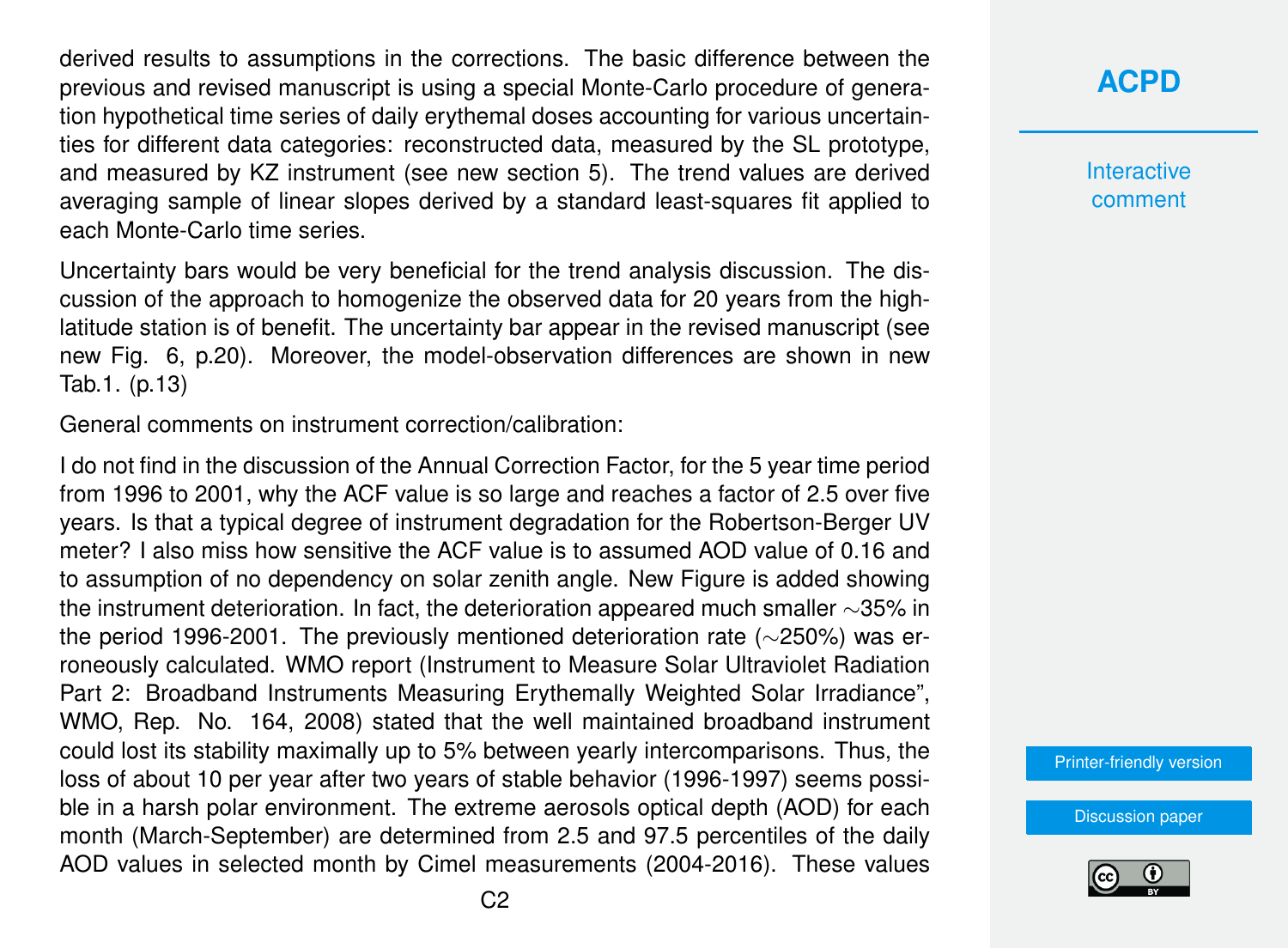are used in radiative model simulations to calculate the daily dose uncertainty due to unknown AOD in period prior Cimel measurements. Uncertainty (∼7%) of the annual correction factor ACF for the period 1996-2007 is found. See Figure 4. p.18.

Additionally, please clarify what is the time period over which an assumed AOD of 0.16 is assumed: is it 1996-2001 (p.3, l.30) or 2004-2014 (p.4, l.16). In the revised manuscript we explain that ". . . for the 1996-2001 calibration, we select AOD value representing the mean AOD value found for the period 2004-2016" p.3., l 30. We used this value also if there were no observations of AOD because of bad weather. "daily observed aerosol optical depth (AOD) at 340 nm by the collocated Cimel sunphotometer or AOD equal to 0.16, i.e., equal to long-term (2004-2016) monthly means of AOD at 340 nm, for days without CIMEL measurements " p.5, l. 9-10.

I think more discussion of this result and the implication of the degree to which the trend analysis of the long-term record will be subsequently affected by derived ACF factor is required because there is an obvious knee-bone" around 2006 in the erythemal dosage time series in Figures 4 and 5b. A sensitivity analysis to incremental changes in assumed AOD could be performed at the very least to provide some uncertainty around the ACF value. also I do not find if (and how) uncertainty in the ACF is propagated into the coefficients derived from the linear regression analysis. As we mention before, the trend are calculated using a novel trend method accounting for data uncertainties depending on data collection periods: 1983-1995 for reconstructed data, 1996-2001 for the SL prototype, 2002-2004 for the reconstructed data, and since 2005 up to the end of data for KZ data.

An empirical factor, a function of sunshine duration, is applied to account for clouds. Clouds, due to their temporal and spatial variability, and changing optical properties as a function of low (predominantly water) and high (predominantly ice) altitude will be difficult to proxy model well. Previous paper shows that the combined cloud effects on UV could be parameterized using proxies and solar duration appeared one of possible proxies (see introduction to section 4).

**[ACPD](https://www.atmos-chem-phys-discuss.net/)**

**Interactive** comment

[Printer-friendly version](https://www.atmos-chem-phys-discuss.net/acp-2017-619/acp-2017-619-AC3-print.pdf)

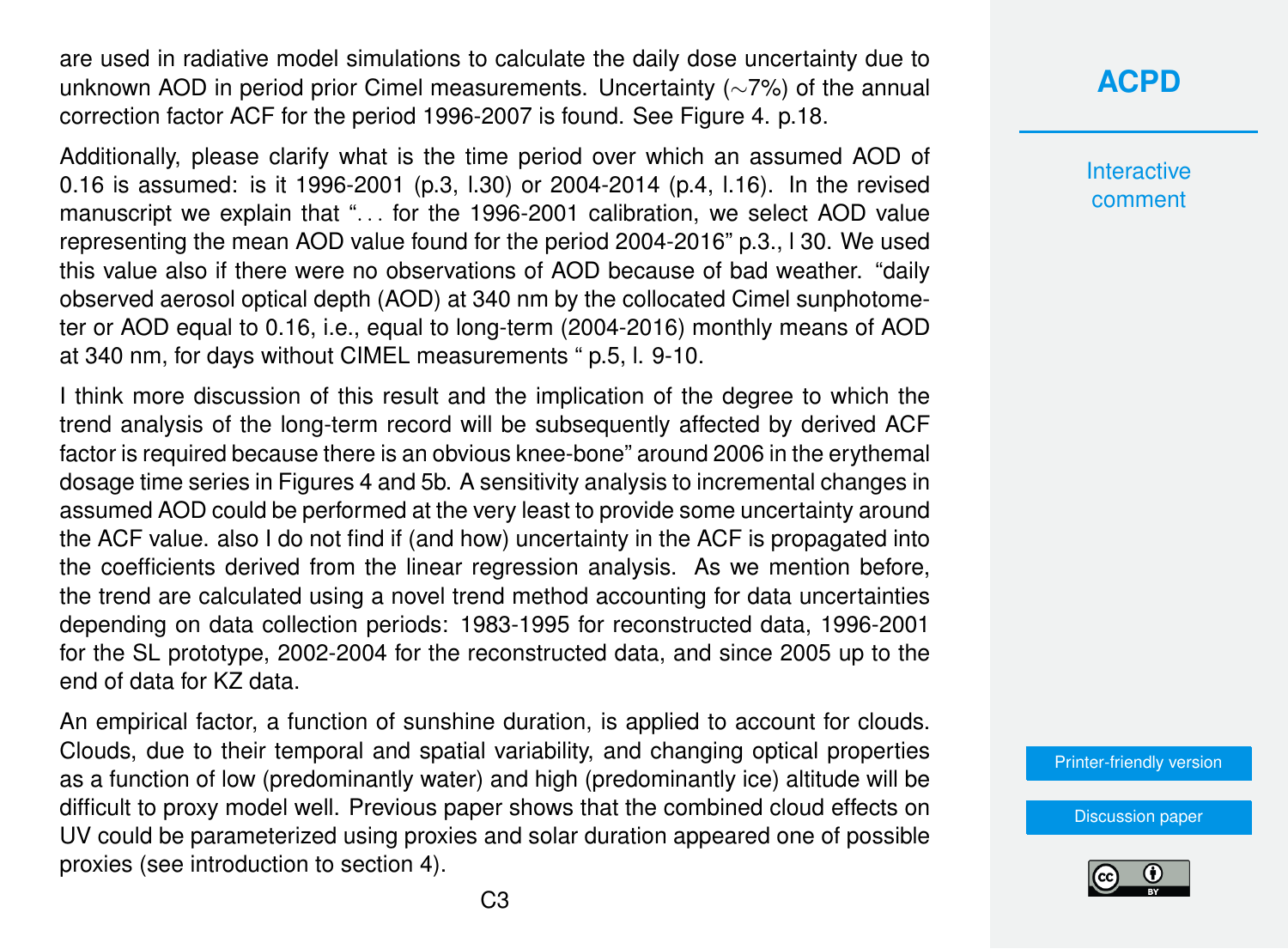I cannot understand how the sunshine duration, as a proxy of clouds, is found to be highly statistically significant (our response: it means that there is strong linear dependence between the proxy and UV radiation, i.e. long sunshine duration corresponds to higher doses and zero/short duration means small UV doses), when this approach is found to explain only 45% of the cloud modification? (our response: it means that other factors are also important i.e., cloud transparency, period of the day with cloudless condition as noon conditions are decisive for the dose value)

What was the criteria that was used to select sun duration as the best regressor for clouds? We add paragraph (introduction to section 4. Data Reconstruction) providing some details of previous papers focusing on UV modeling. The sun duration was among the regressors used to explain UV variability. There were better set of the regressors (global solar radiation, diffusive component of solar radiation, etc. ) but only sunshine duration was available at Hornsund. Of course, it provide a large uncertainty of the reconstructed doses but the trends were calculated taking into the data uncertainty.

The correlation coefficient of greater than 0.9 is reported when regressing modeled and measured erythemal doses (Fig 3). I do not find the sigma (uncertainty in the regression best fit line) reported. We add following statement: "Slope by an ordinary least squares least-squares fit is 0.99  $\pm$  0.02 (1 $\sigma$ ), i.e., it also supports a perfect correspondence between measured and modeled daily doses", P.5, 28-30.

What uncertainty is assumed/applied for the observed daily erythemal dose in the regression? While standard linear regression does not allow for uncertainties in the regressor, a somewhat related approach called Orthogonal distance regression (ODR) does. I find that clarification and additional discussion about the uncertainty in the proxy model regression to derive the cloud modification factor is required. An assessment of the propagation of this uncertainty into trend analysis would be helpful. Perhaps an ODR approach could contribute to an improved understanding of the sensitivity in the derived scaling coefficients to uncertainties in the modeled erythemal dose. In

## **[ACPD](https://www.atmos-chem-phys-discuss.net/)**

**Interactive** comment

[Printer-friendly version](https://www.atmos-chem-phys-discuss.net/acp-2017-619/acp-2017-619-AC3-print.pdf)

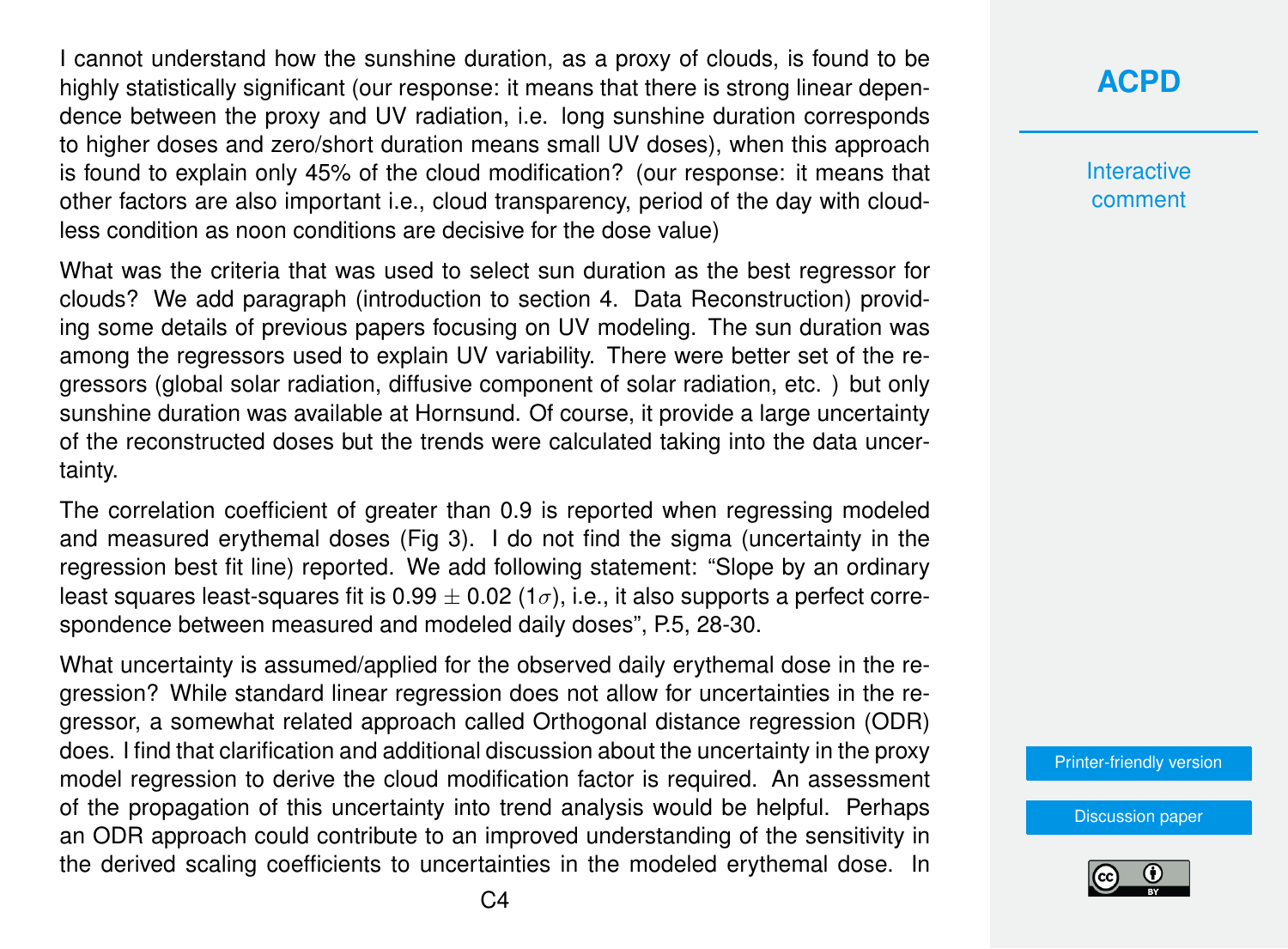the revised manuscript, trends are estimated using Monte-Carlo approach taking into account uncertainties in the reconstructed (see new Table 1) and measured data (different values for the measurements by the prototype for the period 1996-2001, and KZ instrument for the period 2005-2016) . New section 5 (Monte-Carlo method for trend estimates) explains the methodology used.

If I understand correctly, a second proxy model of total yearly dose of erythemal radiation is derived from a linear regression of the fractional deviation in yearly dose, where the model contribution in this fractional deviation comes from another multiple linear regression proxy model incorporating sunshine duration. I am not aware of "nested" multiple linear regression proxy models in general. Is this a commonly applied approach and are their references that can be cited as examples? I would feel that the uncertainties from the first proxy model would propagate into uncertainties in the second proxy model (and likely not in a linear fashion due to the nonlinear behavior between clouds, ozone, surface albedo and radiation). Some discussion and acknowledgement of the potential pitfalls of this approach would be helpful in the paper. Our response. In the previous manuscript, the second proxy model was used to find out sources of the long-term variability in UV radiation at Hornsund. Now, we propose much simpler approach in the revised manuscript to solve this task. We use simulations by radiative transfer model to find combined effects of total ozone/albedo changes on surface UV. The clear-sky time series is compared to all-sky series to reveal cloud forcing on UV. Thus, parts of manuscript dealing with the performance of second proxy model have been deleted.

General comments on trend analysis: The proxy model (Eq.2) will be sensitive to clouds, as discussed in the paper. An underlying change in cloud fractions, cloud type (altitude, thermodynamic phase) over long time periods will manifest in the observed surface UV but will not be captured by the proxy model. Therefore, I find that ascribing behavior in long-term trends using the described approach somewhat dangerous, in particular given the large amount of uncertainties inherent in the approach for

## **[ACPD](https://www.atmos-chem-phys-discuss.net/)**

**Interactive** comment

[Printer-friendly version](https://www.atmos-chem-phys-discuss.net/acp-2017-619/acp-2017-619-AC3-print.pdf)